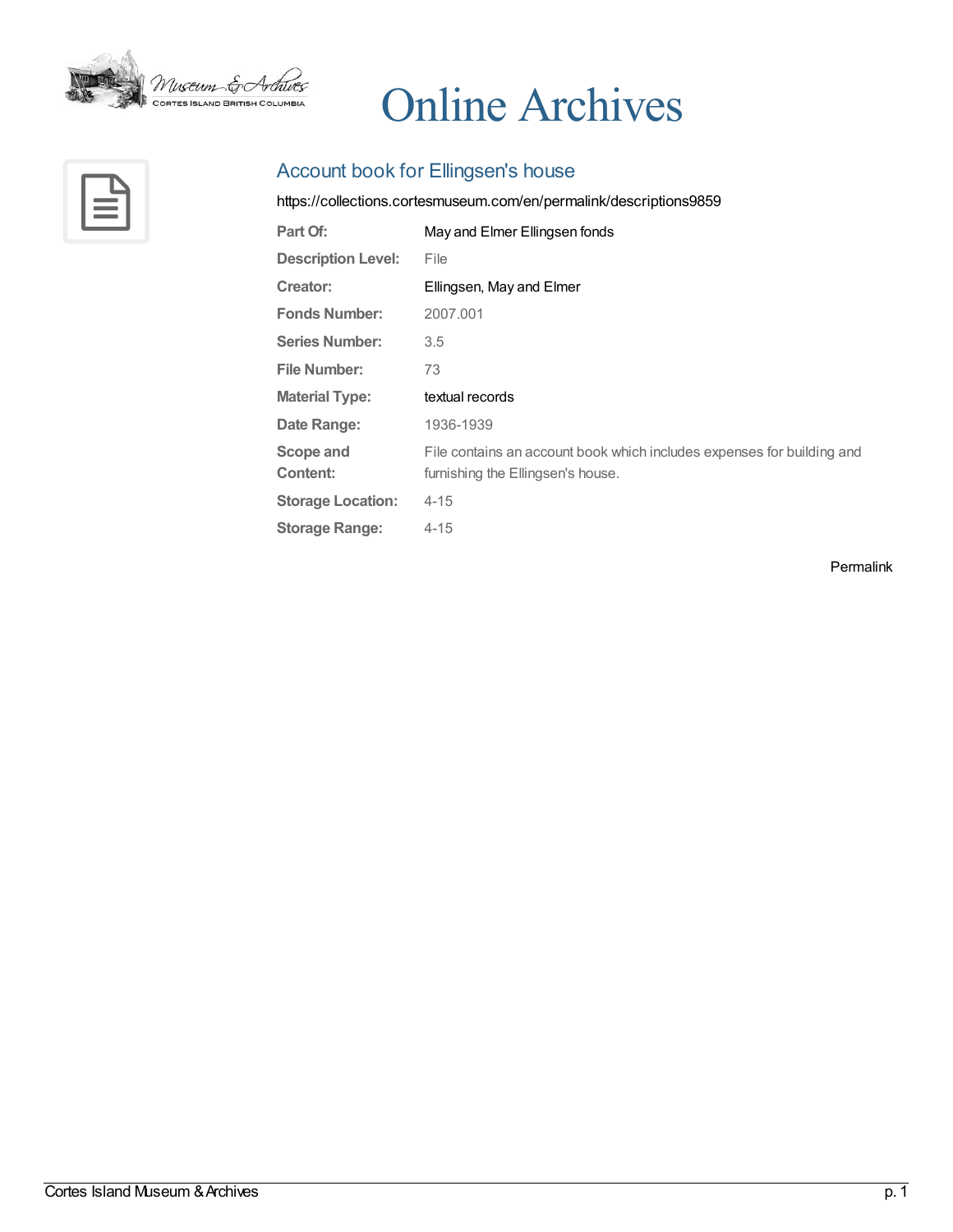

# Audio tapes

<https://collections.cortesmuseum.com/en/permalink/descriptions10903>

| Part Of:                               | May and Elmer Ellingsen fonds                                                                                                                                   |
|----------------------------------------|-----------------------------------------------------------------------------------------------------------------------------------------------------------------|
| <b>Description Level:</b>              | <b>Series</b>                                                                                                                                                   |
| Creator:                               | Ellingsen, May                                                                                                                                                  |
| <b>Fonds Number:</b>                   | 2007.001                                                                                                                                                        |
| <b>Series Number:</b>                  | 14                                                                                                                                                              |
| <b>Item Number</b><br>Range:           | 2007.001.440 to<br>2007.001.460                                                                                                                                 |
| <b>Material Type:</b>                  | sound recording                                                                                                                                                 |
| Date Range:                            | 1969-1981                                                                                                                                                       |
| <b>Digitized Date:</b>                 | March 2017                                                                                                                                                      |
| <b>Physical</b><br><b>Description:</b> | 21 audio cassette tapes                                                                                                                                         |
| Scope and<br><b>Content:</b>           | Series consists of 16 audio tapes with oral histories of Cortes Island<br>residents, and 5 tapes of Cortes Island music. These tapes were digitized in<br>2017. |
| <b>Storage Location:</b>               | Cassette tape box                                                                                                                                               |
|                                        |                                                                                                                                                                 |

[Permalink](https://collections.cortesmuseum.com/en/permalink/descriptions10903)



# Blue Ribbon cook book

<https://collections.cortesmuseum.com/en/permalink/descriptions14277>

| Part Of:                  | May and Elmer Ellingsen fonds                                            |
|---------------------------|--------------------------------------------------------------------------|
| <b>Description Level:</b> | File                                                                     |
| Creator:                  | Ellingsen, May & Elmer                                                   |
| <b>Fonds Number:</b>      | 2007.001                                                                 |
| <b>Series Number:</b>     | 4                                                                        |
| <b>File Number:</b>       | 19                                                                       |
| <b>Accession</b>          | 2017.003                                                                 |
| Number:                   |                                                                          |
| <b>Material Type:</b>     | textual records                                                          |
| Date Range:               | $[193-?]$                                                                |
| Scope and                 | File contains one mass-produced recipe book. Several handwritten recipes |
| Content:                  | are written into and enclosed the with book.                             |
| <b>Storage Location:</b>  | $4 - 43$                                                                 |
| <b>Storage Range:</b>     | $4 - 43$                                                                 |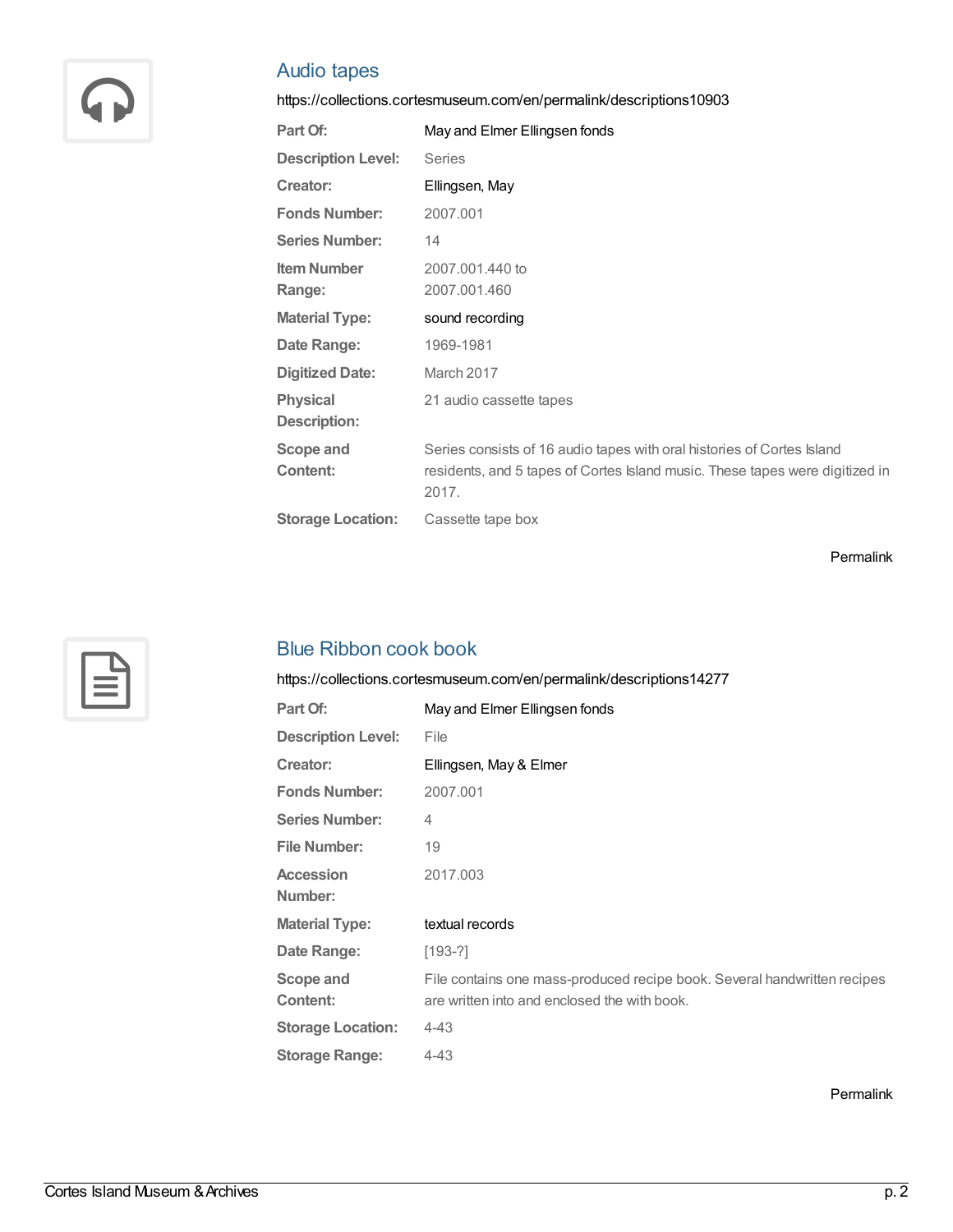

# Cinema date books for Manson's Hall

<https://collections.cortesmuseum.com/en/permalink/descriptions14282>

| Part Of:                  | May and Elmer Ellingsen fonds                                               |
|---------------------------|-----------------------------------------------------------------------------|
| <b>Description Level:</b> | File                                                                        |
| Creator:                  | Ellingsen, May & Elmer                                                      |
| <b>Fonds Number:</b>      | 2007.001                                                                    |
| <b>Series Number:</b>     | $3.2^{\circ}$                                                               |
| <b>File Number:</b>       | 38.1                                                                        |
| <b>Accession</b>          | 2017.003                                                                    |
| Number:                   |                                                                             |
| <b>Material Type:</b>     | textual records                                                             |
| Date Range:               | 1958-1961                                                                   |
| Scope and                 | File contains four (4) hard-bound date books published by 20th Century Fox. |
| Content:                  | Each book contains listings for films shown at Manson's Hall.               |
| <b>Storage Location:</b>  | $3 - 6.1$                                                                   |
| <b>Storage Range:</b>     | $3 - 6.1$                                                                   |

[Permalink](https://collections.cortesmuseum.com/en/permalink/descriptions14282)



## **Clippings**

<https://collections.cortesmuseum.com/en/permalink/descriptions10901>

| Part Of:                               | May and Elmer Ellingsen fonds                                                                                                                                                                                  |
|----------------------------------------|----------------------------------------------------------------------------------------------------------------------------------------------------------------------------------------------------------------|
| <b>Description Level:</b>              | Series                                                                                                                                                                                                         |
| Creator:                               | Ellingsen, May                                                                                                                                                                                                 |
| <b>Fonds Number:</b>                   | 2007.001                                                                                                                                                                                                       |
| <b>Series Number:</b>                  | $12 \overline{ }$                                                                                                                                                                                              |
| <b>Material Type:</b>                  | textual records                                                                                                                                                                                                |
| Date Range:                            | [ca. 1910-1920]; predominant 1943-1996                                                                                                                                                                         |
| <b>Physical</b><br><b>Description:</b> | 10 cm of textual records                                                                                                                                                                                       |
| Scope and<br>Content:                  | Series consists of newspaper and magazine clippings about Cortes Island<br>people, events and history, collected by May Ellingsen. It also includes a<br>scrapbook of clippings of poems from the early 1900s. |
| <b>Storage Range:</b>                  | 8-47 to 8-57                                                                                                                                                                                                   |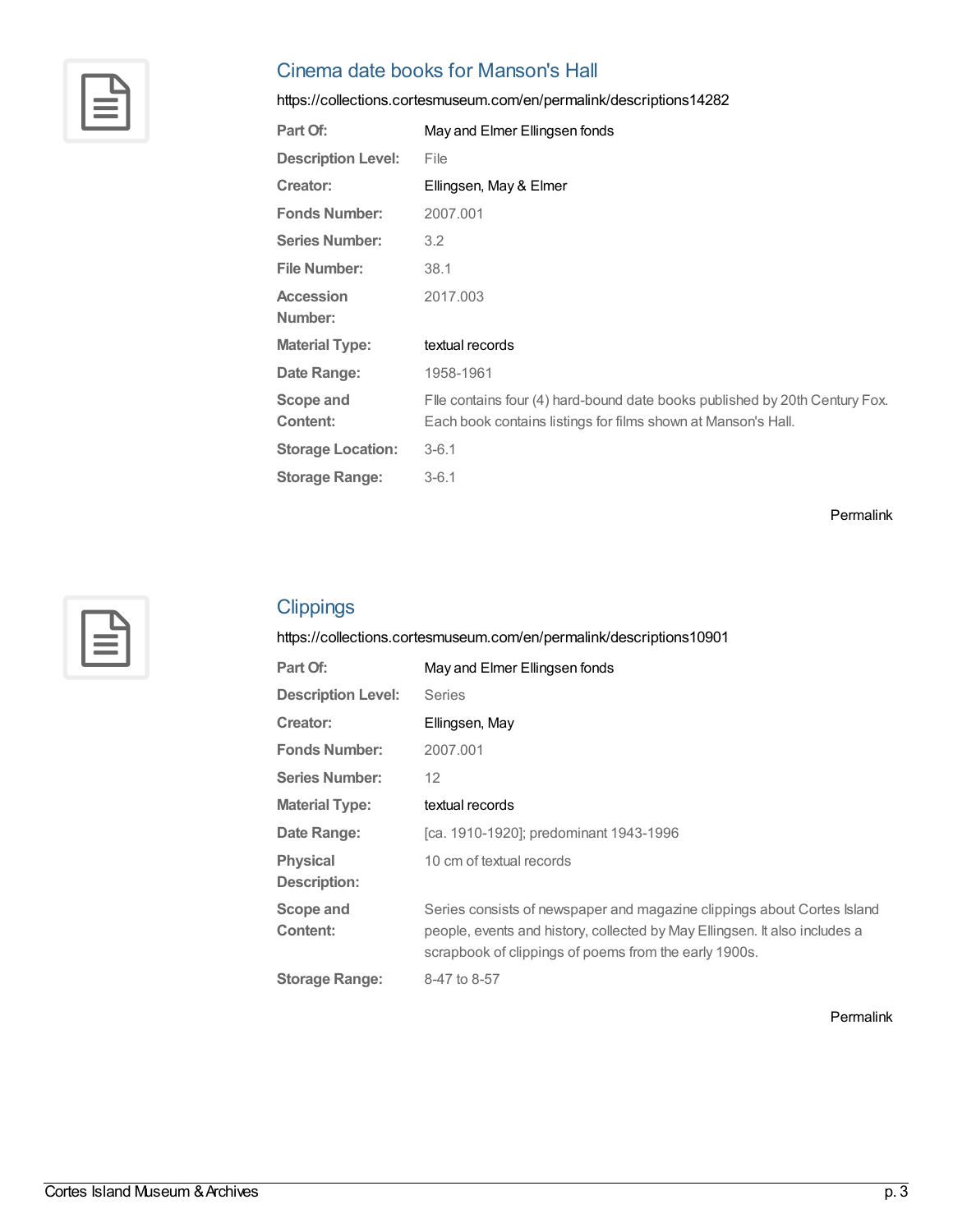

#### Community organizations and services

<https://collections.cortesmuseum.com/en/permalink/descriptions10896>

| Part Of:                               | May and Elmer Ellingsen fonds                                                                                                                                                                                                                                                                                                                        |
|----------------------------------------|------------------------------------------------------------------------------------------------------------------------------------------------------------------------------------------------------------------------------------------------------------------------------------------------------------------------------------------------------|
| <b>Description Level:</b>              | Series                                                                                                                                                                                                                                                                                                                                               |
| Creator:                               | Ellingsen, May and Elmer                                                                                                                                                                                                                                                                                                                             |
| <b>Fonds Number:</b>                   | 2007.001                                                                                                                                                                                                                                                                                                                                             |
| <b>Series Number:</b>                  | 8                                                                                                                                                                                                                                                                                                                                                    |
| <b>Item Number</b><br>Range:           | 7-1 to 7-48                                                                                                                                                                                                                                                                                                                                          |
| <b>Material Type:</b>                  | textual records                                                                                                                                                                                                                                                                                                                                      |
| Date Range:                            | 1957-2000                                                                                                                                                                                                                                                                                                                                            |
| <b>Physical</b><br><b>Description:</b> | 20 cm of textual records                                                                                                                                                                                                                                                                                                                             |
| Scope and<br>Content:                  | Series consists of records accumulated by Elmer and May Ellingsen in the<br>course of their active involvement in community affairs. It includes<br>correspondence, bulletins and newsletters from various island organizations<br>about matters such as eco-forestry, parks, local government initiatives, ferry<br>service and electrical service. |
| <b>Subject Access:</b>                 | Ferries                                                                                                                                                                                                                                                                                                                                              |
|                                        | Transportation                                                                                                                                                                                                                                                                                                                                       |
|                                        | Water transport                                                                                                                                                                                                                                                                                                                                      |

[Permalink](https://collections.cortesmuseum.com/en/permalink/descriptions10896)



# **Correspondence**

<https://collections.cortesmuseum.com/en/permalink/descriptions9885>

| Part Of:                  | May and Elmer Ellingsen fonds                     |
|---------------------------|---------------------------------------------------|
| <b>Description Level:</b> | File                                              |
| Creator:                  | Ellingsen, May and Elmer                          |
| <b>Fonds Number:</b>      | 2007.001                                          |
| <b>Series Number:</b>     | 1                                                 |
| File Number:              | 6                                                 |
|                           |                                                   |
| <b>Material Type:</b>     | textual records                                   |
| Date Range:               | 1967                                              |
| Scope and                 | File contains personal and family correspondence. |
| Content:                  |                                                   |
| <b>Storage Location:</b>  | $1 - 6$                                           |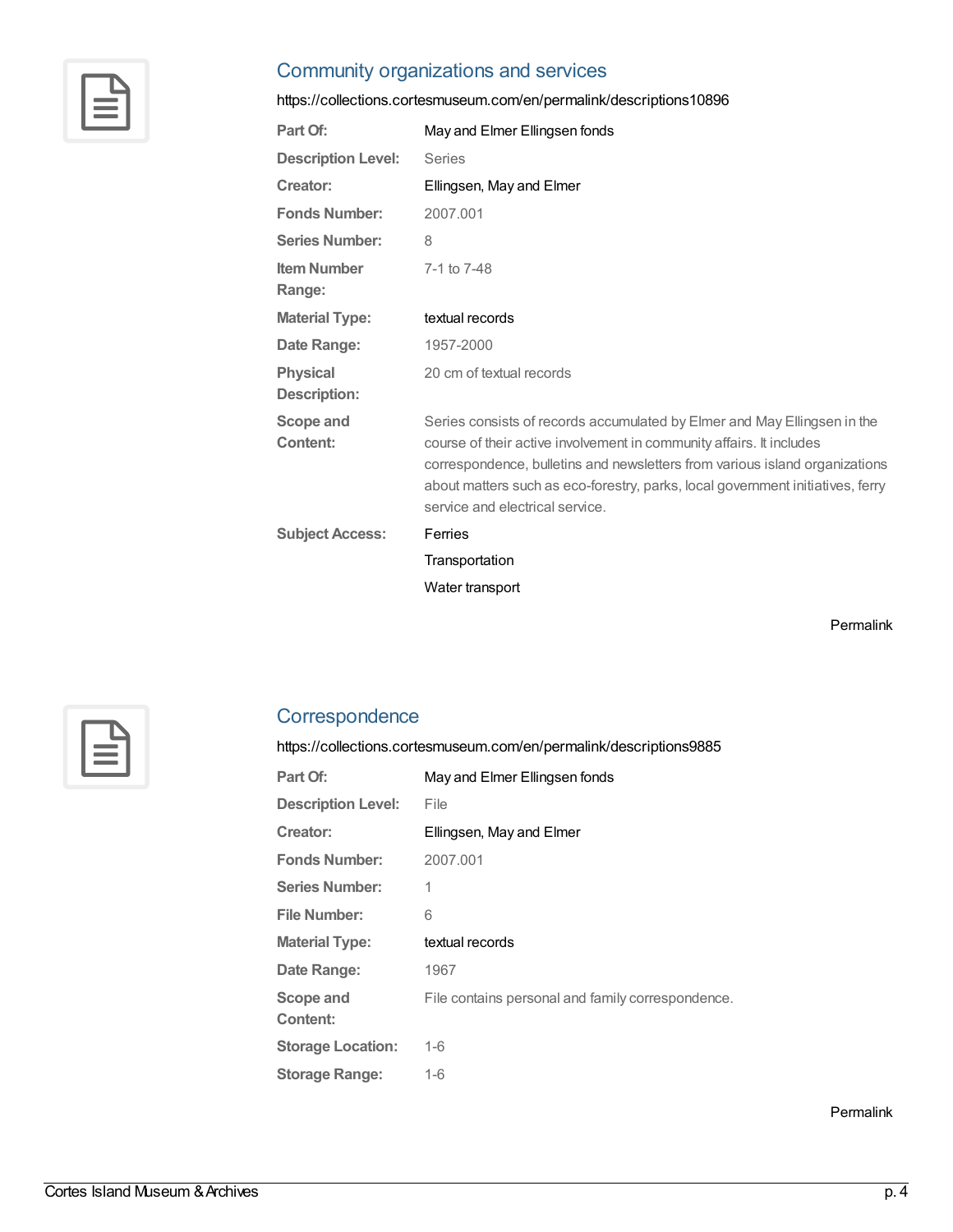

## **Correspondence**

<https://collections.cortesmuseum.com/en/permalink/descriptions9886>

| Part Of:                  | May and Elmer Ellingsen fonds                     |
|---------------------------|---------------------------------------------------|
| <b>Description Level:</b> | File                                              |
| Creator:                  | Ellingsen, May and Elmer                          |
| <b>Fonds Number:</b>      | 2007.001                                          |
| <b>Series Number:</b>     | 1                                                 |
| File Number:              | 10                                                |
| <b>Material Type:</b>     | textual records                                   |
| Date Range:               | 1968                                              |
| Scope and<br>Content:     | File contains personal and family correspondence. |
| <b>Storage Location:</b>  | $1 - 10$                                          |
| <b>Storage Range:</b>     | $1 - 10$                                          |

[Permalink](https://collections.cortesmuseum.com/en/permalink/descriptions9886)



#### **Correspondence**

<https://collections.cortesmuseum.com/en/permalink/descriptions9887>

| Part Of:                  | May and Elmer Ellingsen fonds                                                                                                                                          |
|---------------------------|------------------------------------------------------------------------------------------------------------------------------------------------------------------------|
| <b>Description Level:</b> | File                                                                                                                                                                   |
| Creator:                  | Ellingsen, May and Elmer                                                                                                                                               |
| <b>Fonds Number:</b>      | 2007.001                                                                                                                                                               |
| <b>Series Number:</b>     | 1                                                                                                                                                                      |
| <b>File Number:</b>       | 11                                                                                                                                                                     |
| <b>Material Type:</b>     | textual records                                                                                                                                                        |
| Date Range:               | 1969                                                                                                                                                                   |
| Scope and<br>Content:     | File contains personal and family correspondence, including letters re ferry<br>service and electrification and a Cortes Island Ratepayers' Association<br>newsletter. |
| <b>Storage Location:</b>  | $1 - 11$                                                                                                                                                               |
| <b>Storage Range:</b>     | $1 - 11$                                                                                                                                                               |
| <b>Subject Access:</b>    | Ferries                                                                                                                                                                |
|                           | Transportation                                                                                                                                                         |
|                           | Water transport                                                                                                                                                        |
|                           |                                                                                                                                                                        |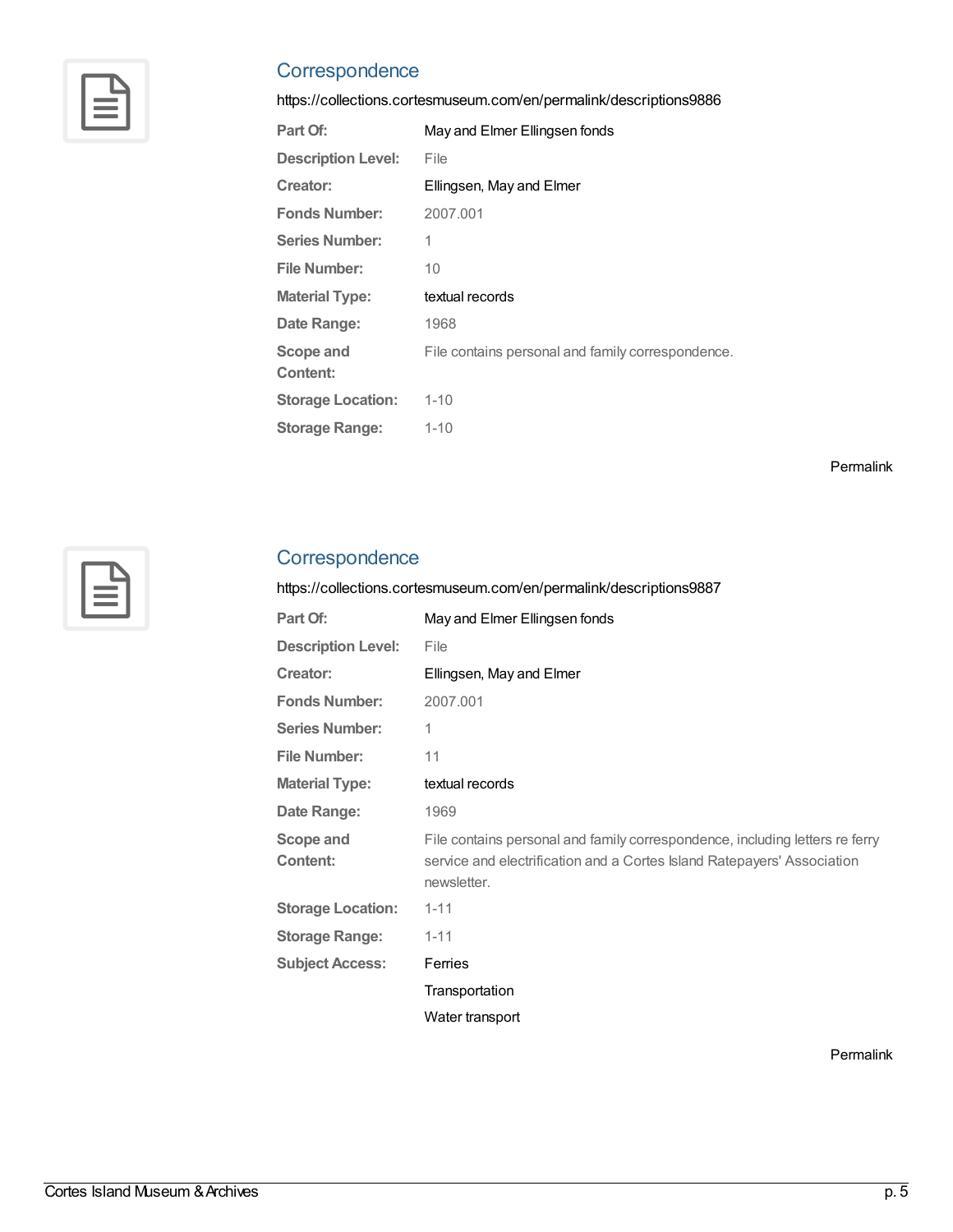

## **Correspondence**

<https://collections.cortesmuseum.com/en/permalink/descriptions9888>

| Part Of:                  | May and Elmer Ellingsen fonds                     |
|---------------------------|---------------------------------------------------|
| <b>Description Level:</b> | File                                              |
| Creator:                  | Ellingsen, May and Elmer                          |
| <b>Fonds Number:</b>      | 2007.001                                          |
| <b>Series Number:</b>     | 1                                                 |
| File Number:              | 13                                                |
| <b>Material Type:</b>     | textual records                                   |
| Date Range:               | 1970                                              |
| Scope and<br>Content:     | File contains personal and family correspondence. |
| <b>Storage Location:</b>  | $1 - 13$                                          |
| <b>Storage Range:</b>     | $1 - 13$                                          |

[Permalink](https://collections.cortesmuseum.com/en/permalink/descriptions9888)



#### **Correspondence**

<https://collections.cortesmuseum.com/en/permalink/descriptions10890>

| Part Of:                        | May and Elmer Ellingsen fonds                                                                                                                                                                                                 |
|---------------------------------|-------------------------------------------------------------------------------------------------------------------------------------------------------------------------------------------------------------------------------|
| <b>Description Level:</b>       | <b>Series</b>                                                                                                                                                                                                                 |
| Creator:                        | Ellingsen, May and Elmer                                                                                                                                                                                                      |
| <b>Fonds Number:</b>            | 2007.001                                                                                                                                                                                                                      |
| <b>Series Number:</b>           | 1                                                                                                                                                                                                                             |
| <b>Material Type:</b>           | textual records                                                                                                                                                                                                               |
| Date Range:                     | [ca. 1950]-1998                                                                                                                                                                                                               |
| <b>Physical</b><br>Description: | 32 cm of textual records                                                                                                                                                                                                      |
| Scope and<br>Content:           | Series consists of personal and business correspondence of Elmer and May<br>Ellingsen. Most of the correspondence is incoming. Topics include personal<br>news of family and friends, business matters and community affairs. |
| <b>Storage Range:</b>           | 1-1 to $1-55$                                                                                                                                                                                                                 |
| Name Access:                    | Ellingsen, Elmer                                                                                                                                                                                                              |
|                                 | Ellingsen, May                                                                                                                                                                                                                |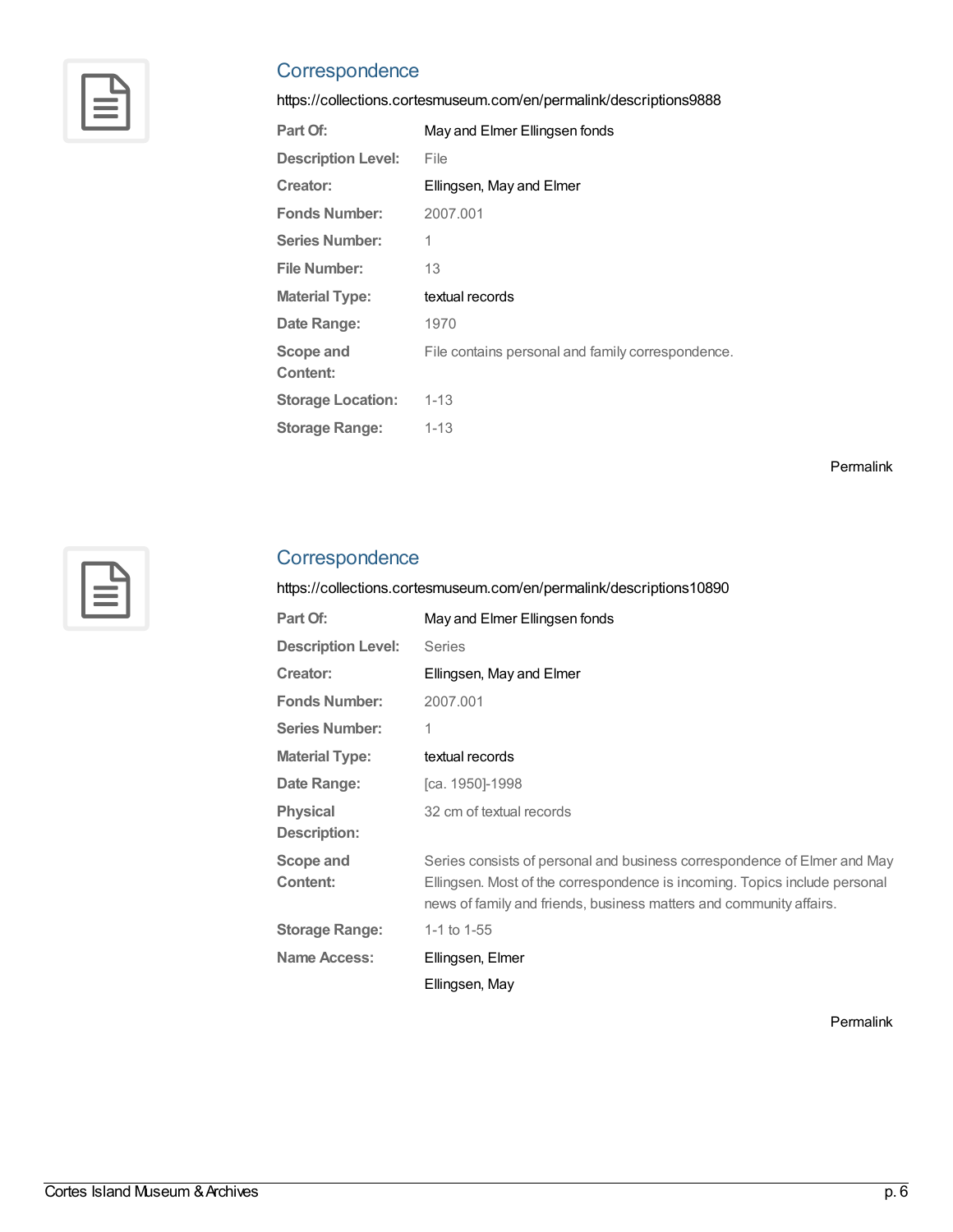

# Correspondence, personal

<https://collections.cortesmuseum.com/en/permalink/descriptions9850>

| Part Of:                  | May and Elmer Ellingsen fonds                                                                                                |
|---------------------------|------------------------------------------------------------------------------------------------------------------------------|
| <b>Description Level:</b> | File                                                                                                                         |
| Creator:                  | Ellingsen, May and Elmer                                                                                                     |
| <b>Fonds Number:</b>      | 2007.001                                                                                                                     |
| <b>Series Number:</b>     | 1                                                                                                                            |
| <b>File Number:</b>       | 7                                                                                                                            |
| <b>Material Type:</b>     | textual records                                                                                                              |
| Date Range:               | 1967-1970                                                                                                                    |
| Scope and<br>Content:     | Includes personal correspondence and cards, and a letter written by May<br>Ellingsen on the back of a poster for Cortes Day. |
| <b>Storage Location:</b>  | $1 - 7$                                                                                                                      |
| <b>Storage Range:</b>     | $1 - 7$                                                                                                                      |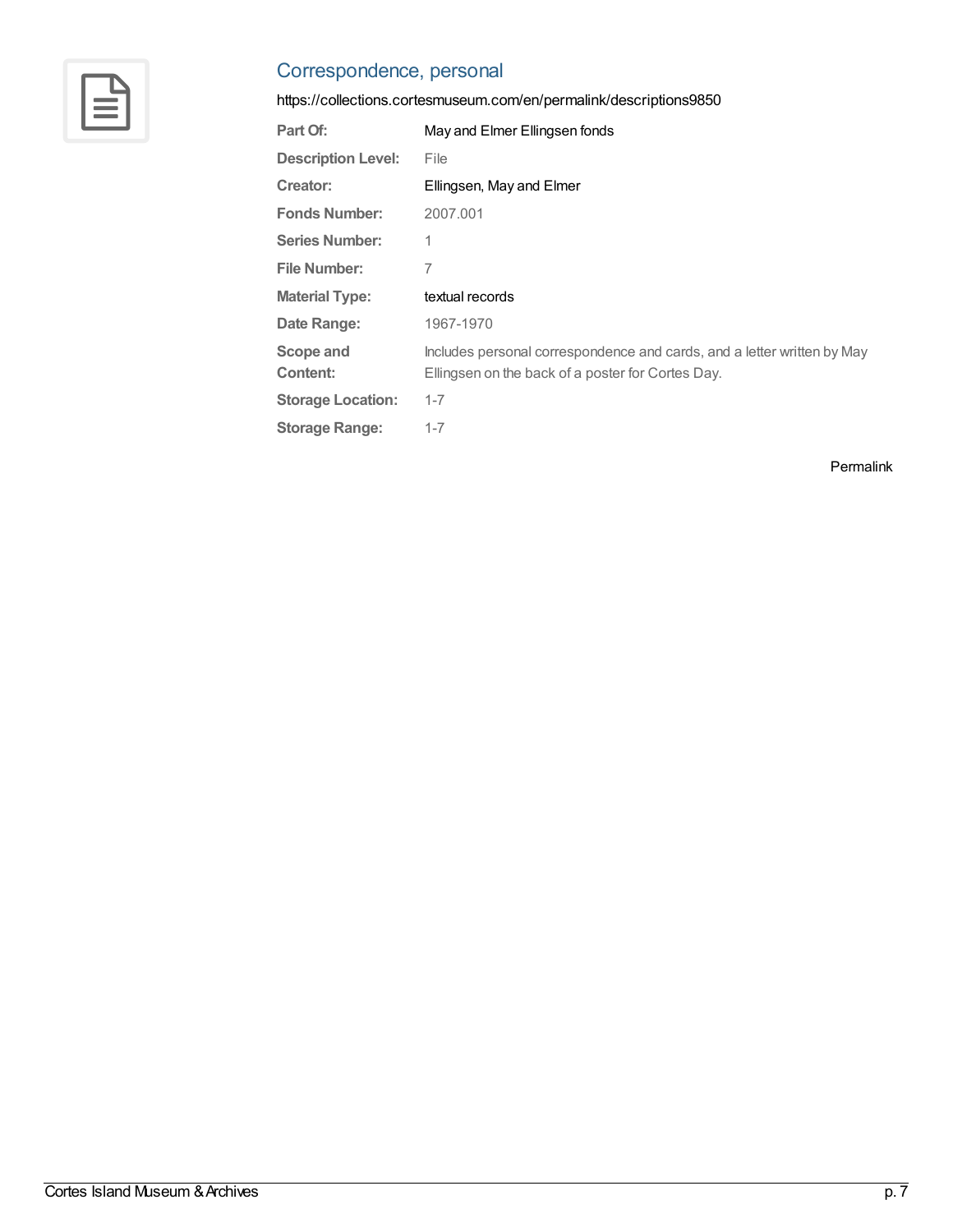# Correspondence regarding Klahoose First Nation concerns over logging in Squirrel Cove

<https://collections.cortesmuseum.com/en/permalink/descriptions14280>

| Part Of:                            | May and Elmer Ellingsen fonds                             |
|-------------------------------------|-----------------------------------------------------------|
| <b>Description Level:</b>           | File                                                      |
| Creator:                            | Ellingsen, May & Elmer                                    |
| <b>Fonds Number:</b>                | 2007.001                                                  |
| <b>Series Number:</b>               | 1                                                         |
| <b>File Number:</b>                 | 56                                                        |
| <b>Accession</b><br>Number:         | 2017.003                                                  |
| <b>Material Type:</b>               | textual records                                           |
|                                     | cartographic material                                     |
| Date Range:                         | 1987-1989                                                 |
| <b>Scope and</b><br><b>Content:</b> | File contains correspondence and a map of Smelt Bay Park. |
| <b>Storage Location:</b>            | $1 - 56$                                                  |
| <b>Storage Range:</b>               | $1 - 56$                                                  |
| <b>Subject Access:</b>              | Logging                                                   |
| Geographic<br><b>Access:</b>        | <b>Squirrel Cove</b>                                      |

[Permalink](https://collections.cortesmuseum.com/en/permalink/descriptions14280)



## Cortes Island history - notes and correspondence

<https://collections.cortesmuseum.com/en/permalink/descriptions10662>

| May and Elmer Ellingsen fonds |
|-------------------------------|
| File                          |
| Ellingsen, May                |
| 2007.001                      |
| 5.2                           |
| 73                            |
| textual records               |
| [ca. 1970-1985]               |
| $5 - 73$                      |
| 5-73                          |
|                               |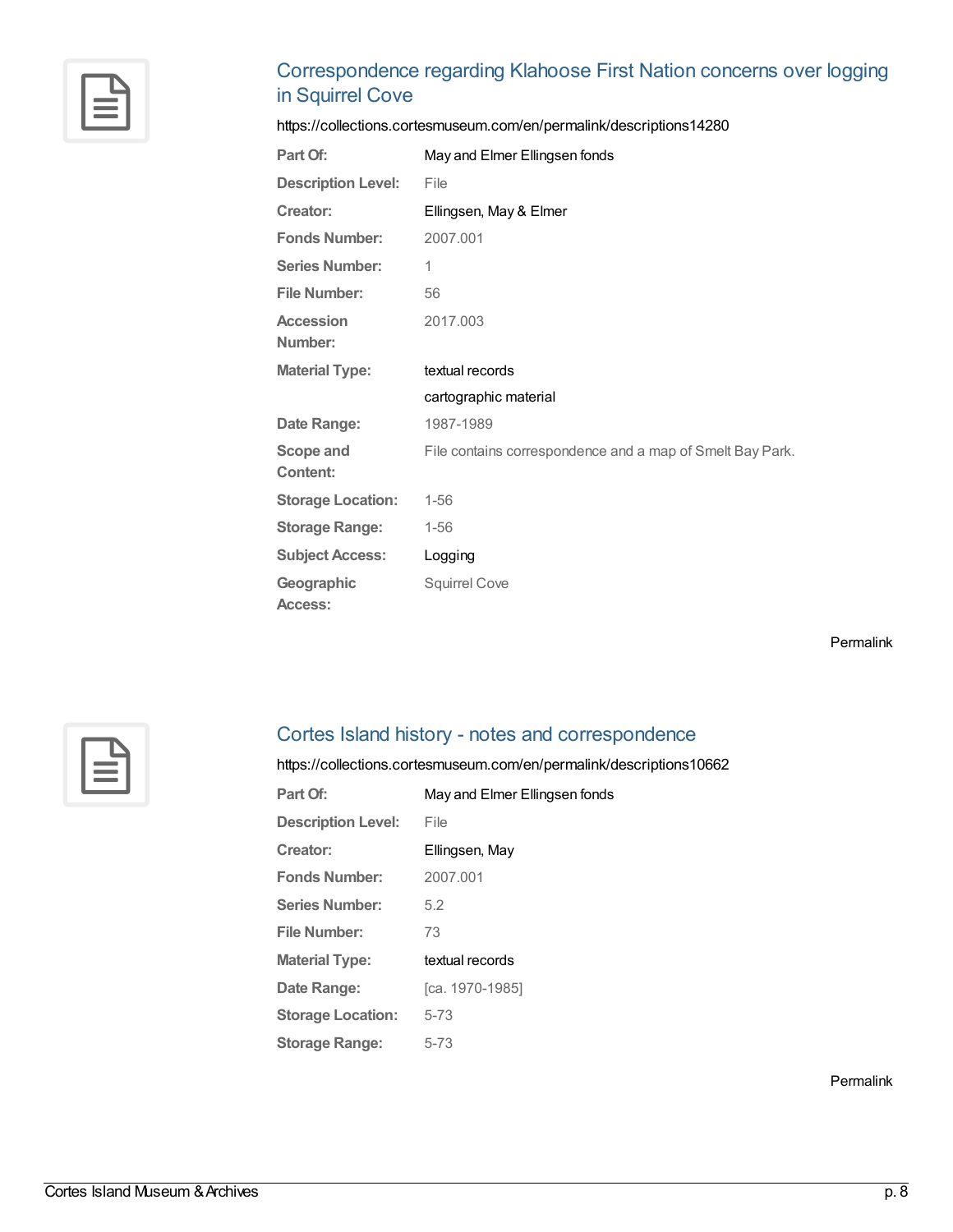

# Cortes Island Museum & Archives Society

<https://collections.cortesmuseum.com/en/permalink/descriptions10898>

| Part Of:                               | May and Elmer Ellingsen fonds                                                                                                                                                                                                                                                                                                                                                 |
|----------------------------------------|-------------------------------------------------------------------------------------------------------------------------------------------------------------------------------------------------------------------------------------------------------------------------------------------------------------------------------------------------------------------------------|
| <b>Description Level:</b>              | <b>Series</b>                                                                                                                                                                                                                                                                                                                                                                 |
| Creator:                               | Ellingsen, May                                                                                                                                                                                                                                                                                                                                                                |
| <b>Fonds Number:</b>                   | 2007.001                                                                                                                                                                                                                                                                                                                                                                      |
| <b>Series Number:</b>                  | 9                                                                                                                                                                                                                                                                                                                                                                             |
| <b>Material Type:</b>                  | textual records                                                                                                                                                                                                                                                                                                                                                               |
| Date Range:                            | 1976-2001                                                                                                                                                                                                                                                                                                                                                                     |
| <b>Physical</b><br><b>Description:</b> | 8 cm of textual records                                                                                                                                                                                                                                                                                                                                                       |
| Scope and<br><b>Content:</b>           | Series consists of material accumulated by May Ellingsen during her<br>activities as a founding member of the Cortes Island Museum and Archives<br>Society. It includes notes from the Cortes Island Historic Committee,<br>correspondence between May Ellingsen and the Campbell River Museum<br>regarding a historic photograph project, and CIMAS material: notes, minutes |

[Permalink](https://collections.cortesmuseum.com/en/permalink/descriptions10898)



#### Drawing pad with May Ellingsen's artwork

<https://collections.cortesmuseum.com/en/permalink/descriptions9860>

| Part Of:                  | May and Elmer Ellingsen fonds                              |
|---------------------------|------------------------------------------------------------|
| <b>Description Level:</b> | File                                                       |
| Creator:                  | Ellingsen, May                                             |
| <b>Fonds Number:</b>      | 2007.001                                                   |
| <b>Series Number:</b>     | 4                                                          |
| <b>File Number:</b>       | 16                                                         |
| <b>Material Type:</b>     | graphic material                                           |
| Date Range:               | $[19-2]$                                                   |
| Scope and<br>Content:     | File contains a drawing pad with artwork by May Ellingsen. |
|                           |                                                            |
| <b>Storage Location:</b>  | $4 - 40$                                                   |

of meetings, flyers, and lists of artifacts.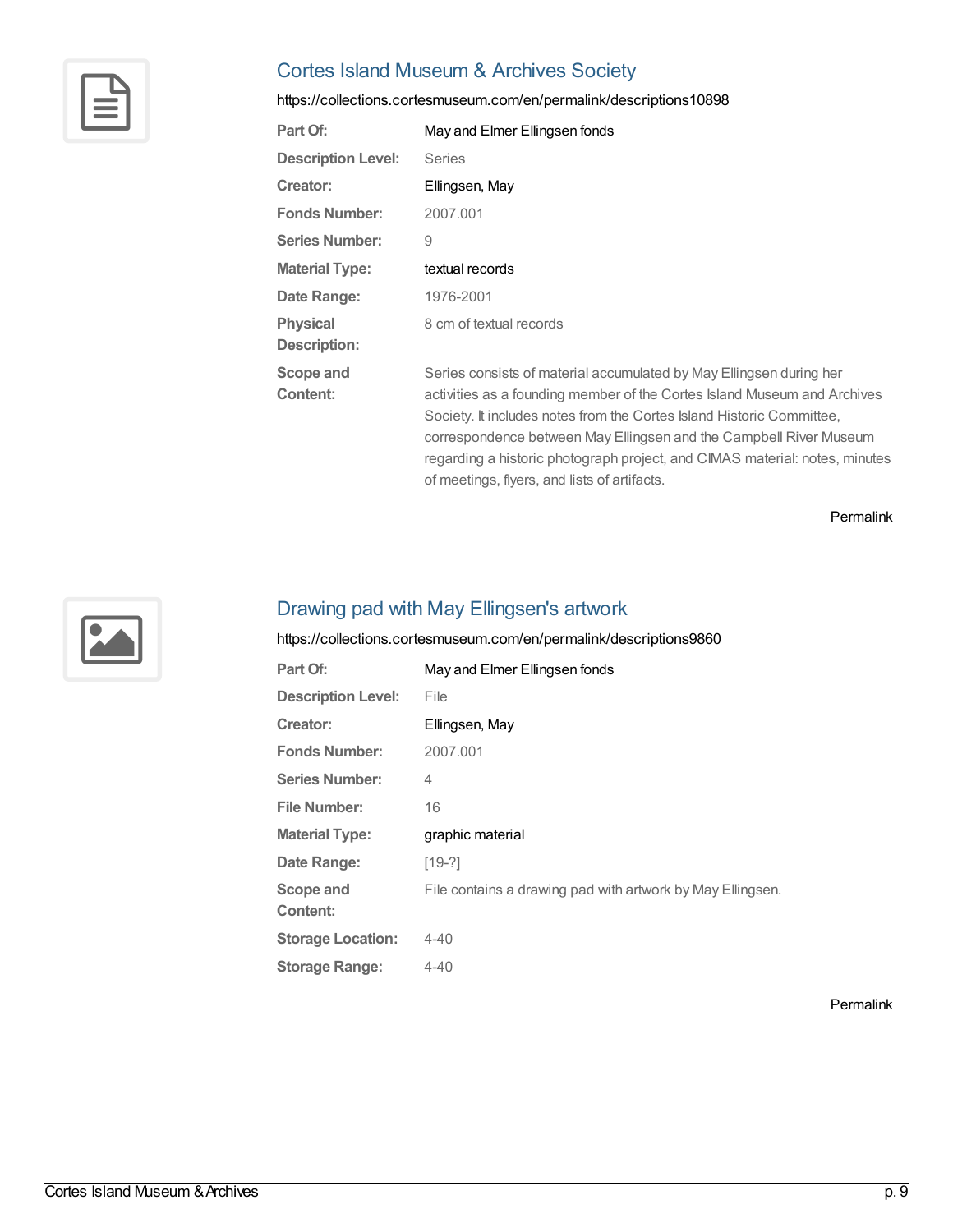

# Ephemera

<https://collections.cortesmuseum.com/en/permalink/descriptions10900>

| Part Of:                               | May and Elmer Ellingsen fonds                                                                                                         |
|----------------------------------------|---------------------------------------------------------------------------------------------------------------------------------------|
| <b>Description Level:</b>              | Series                                                                                                                                |
| Creator:                               | Ellingsen, May and Elmer                                                                                                              |
| <b>Fonds Number:</b>                   | 2007.001                                                                                                                              |
| <b>Series Number:</b>                  | 11                                                                                                                                    |
| <b>Material Type:</b>                  | textual records                                                                                                                       |
| Date Range:                            | 1910-[ca. 2000]                                                                                                                       |
| <b>Physical</b><br><b>Description:</b> | 18 cm of textual records                                                                                                              |
| Scope and<br>Content:                  | Series consists of receipts, catalogs, pamphlets, programs of local<br>performances and local publications relating to Cortes Island. |
| <b>Storage Range:</b>                  | 8-1 to 8-46                                                                                                                           |

[Permalink](https://collections.cortesmuseum.com/en/permalink/descriptions10900)



# Ernel Logging government documents and correspondence

<https://collections.cortesmuseum.com/en/permalink/descriptions14288>

| Part Of:                    | May and Elmer Ellingsen fonds                                                                                                                                         |
|-----------------------------|-----------------------------------------------------------------------------------------------------------------------------------------------------------------------|
| <b>Description Level:</b>   | File                                                                                                                                                                  |
| Creator:                    | Ellingsen, May & Elmer                                                                                                                                                |
| <b>Fonds Number:</b>        | 2007.001                                                                                                                                                              |
| <b>Series Number:</b>       | 3.1                                                                                                                                                                   |
| <b>File Number:</b>         | 37                                                                                                                                                                    |
| <b>Accession</b><br>Number: | 2017.003                                                                                                                                                              |
| <b>Material Type:</b>       | textual records                                                                                                                                                       |
| Date Range:                 | 1952-1953                                                                                                                                                             |
| Scope and<br>Content:       | File contains documents created by the Province of British Columbia,<br>Canadian Department of National Revenue, Workmen's Compensation<br>Board, and Forest Service. |
| <b>Storage Location:</b>    | $3 - 3.2$                                                                                                                                                             |
| <b>Storage Range:</b>       | $3 - 3.2$                                                                                                                                                             |
| <b>Subject Access:</b>      | Logging                                                                                                                                                               |